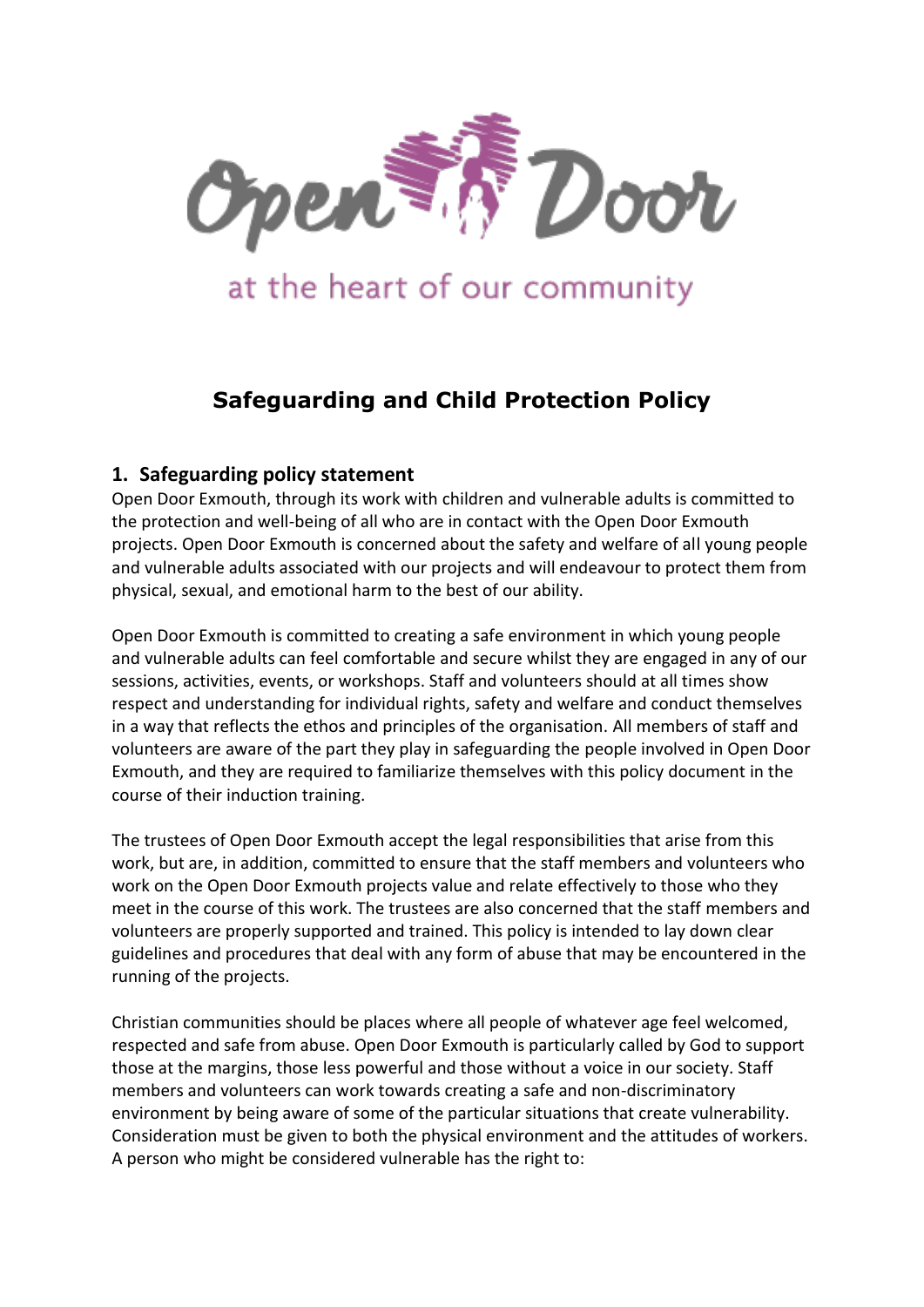- be treated with respect and dignity.
- have their privacy respected.
- be able to lead as independent a life as possible.
- be able to choose how to lead their life.
- have the protection of the law.
- have their rights upheld regardless of their ethnicity, gender, sexuality, impairment or disability, age, religion, or cultural background.
- be able to use their chosen language or method of communication; and to be heard.

## **2. Safeguarding children and young people**

This guidance reflects the principles contained within the United Nations Convention on the Rights of the Child (UNCRC) ratified by the United Kingdom in 1991 and the Human Rights Act 1998. The Children's Act 1989 sets out the legislative framework for safeguarding and promoting the welfare of children and the Children's Act 2004 underpins the Every Child Matters, Change for Children programme.

- In all dealings with children, the welfare of the child is paramount.
- No child or group of children must be treated any less favourably than others in being able to access services which meet their particular needs.
- All children without exception have the right to protection from abuse, regardless of gender, ethnicity, disability, sexuality, or beliefs.
- All workers and volunteers who are in contact with children and young people through Open Door Exmouth must refer to the policy document relating to these activities.
- This policy applies to all staff, workers, volunteers, and trustees of Open Door Exmouth.

#### **What do we mean by 'children and young people'?**

For the purpose of this document, a child is defined as a person under the age of 18 (The Children's Act 1989). All children have the right to protection from all forms of abuse including exploitation, neglect, physical and mental abuse regardless of their age, gender, disability, culture, language, racial origin, religious beliefs or sexual orientation.

#### **The role of staff, volunteers and trustees**

All staff, volunteers and trustees working on behalf of Open Door Exmouth have a duty to promote the welfare and safety of children.

Staff and volunteers may receive disclosures of child abuse and observe children who are at risk. This policy will enable staff/volunteers to make informed and confident responses to specific child protection issues.

All staff and volunteers working with children at an Open Door project will be required to undergo an Enhanced DBS Check. No staff or volunteers will have unsupervised access to children or young people in the course of their duties unless they have first been vetted through the DBS.

Open Door Exmouth will aim to provide training in Child Protection issues for any staff or volunteers directly engaged with children or young people on a regular basis. We will also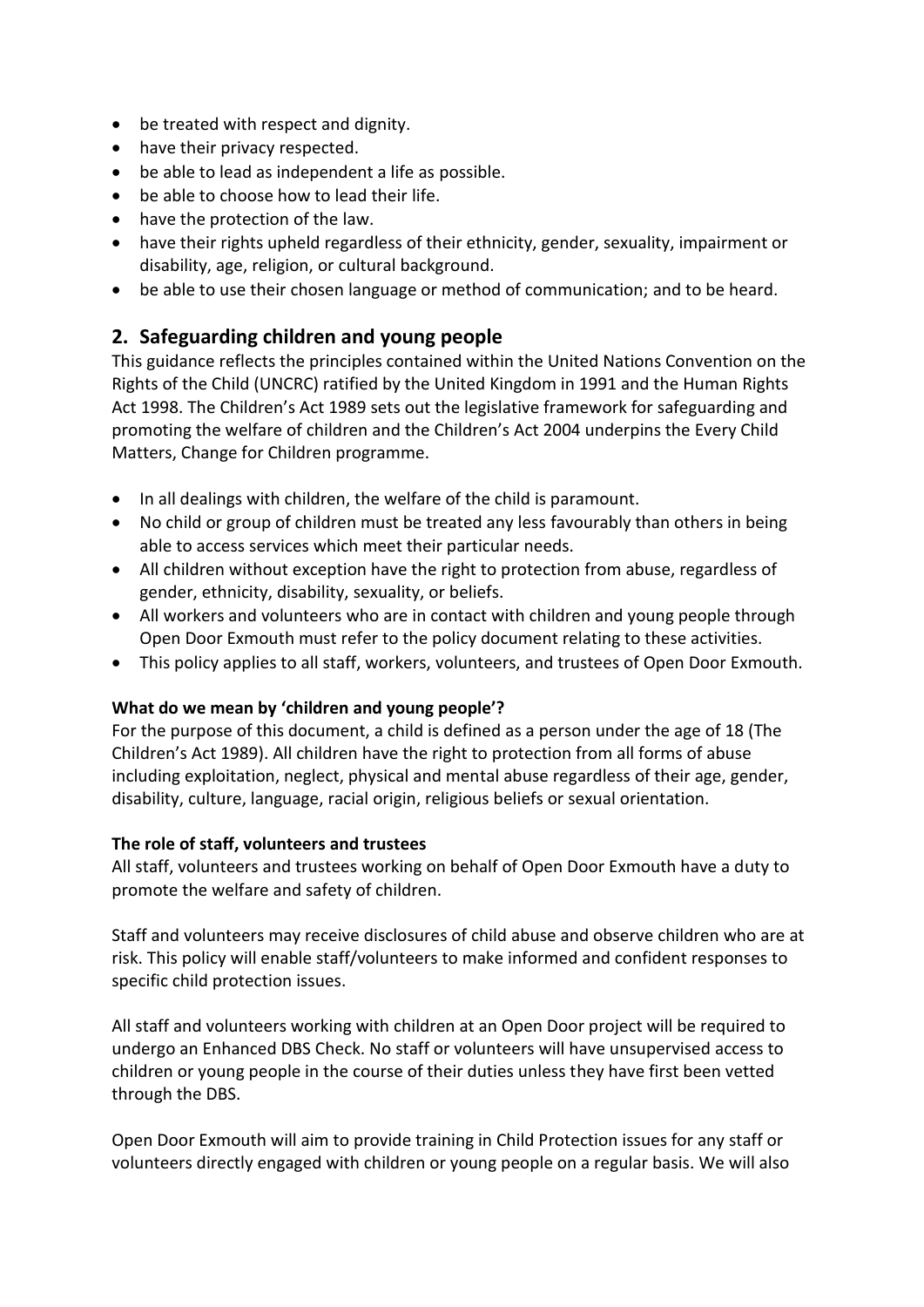encourage all members of staff to develop an awareness of these issues.

#### **Guidelines for Interacting with Children and Young people**

These guidelines are intended to protect both staff/volunteers and children:

- Treat all children and young people equally and with respect
- Avoid being alone in an unobserved position with a child or young person
- Avoid close physical contact, maintain a safe and appropriate distance
- Only provide physical support/assistance if it is necessary and the child or young person is unable to cope without physical assistance
- Do not take the child or young person into a private vehicle or house without written consent from a parent or guardian
- Do not use physical or verbal chastisement, including shouting, swearing and humiliating behaviour
- Do not use any images of children or young people in displays, publications or in any other way without written permission from a parent or guardian

#### **Definition of Abuse**

These definitions of abuse are commonly accepted throughout England and Wales, both by local authorities and by private sector agencies.

- **Neglect:** The persistent or severe neglect of a child, or the failure to protect a child from exposure to any kind of danger, including cold or starvation, or extreme failure to carry out important aspects of care, resulting in a significant impairment of the child's health or development, including non-organic failure to thrive.
- **Physical Injury:** Actual or likely physical injury to a child, or the failure to prevent physical injury or suffering to a child.
- **Sexual Abuse:** Actual or likely sexual exploitation of a child or adolescent. The child may be dependent and/or emotionally immature.
- **Emotional Abuse:** Actual or likely severe adverse effect on the emotional and behavioural development of a child caused by persistent or severe emotional illtreatment or rejection. All abuse involves some emotional ill treatment.

These definitions, of necessity clinical and stark in their language, may be amplified by further reading. For the present purpose the Open University syllabus on Child Abuse and Neglect offers useful comment.

**Neglect** occurs when those responsible for caring for a child "fail to meet the basic essential needs of children, like adequate food, clothes warmth and medical care." Leaving young children alone and unsupervised is another example of neglect. Non-organic failure to thrive may result from, "refusing or failing to give adequate love and affection", and is defined as emotional neglect.

**Physical abuse** may not result in visible injury. Some abusers take great care to avoid leaving outward signs of their activities. Those activities are still abuse but lie on the border between physical and emotional injury. However the damage is experienced such abuse occurs when a responsible person, adult or older child, "physically hurts, injures or kills a child." This can involve hitting, shaking, squeezing, burning or biting. It also involves giving a child poisonous substances, inappropriate drugs or alcohol, and attempted suffocation or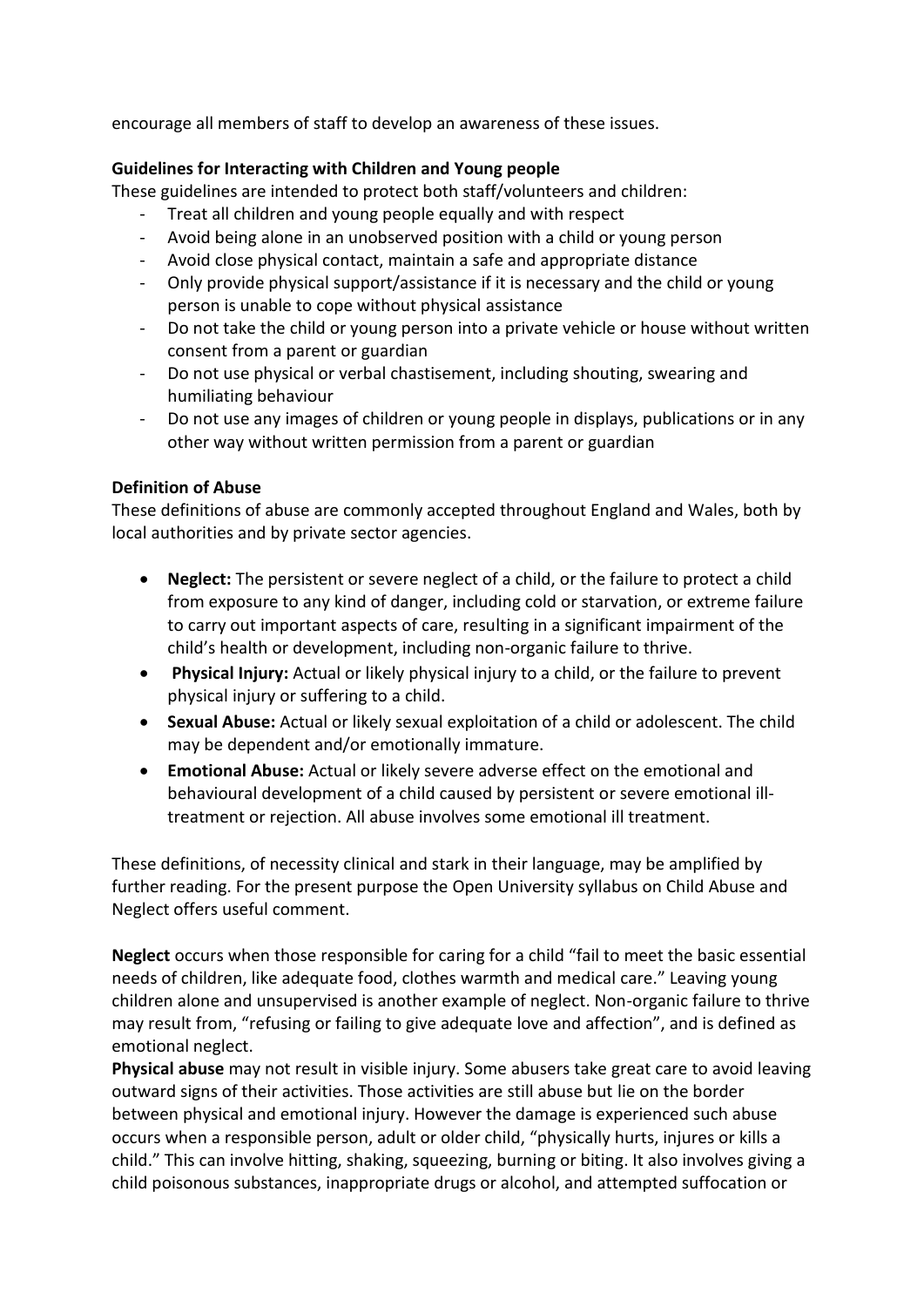drowning. It includes the use of excessive force when carrying out tasks like feeding or nappy changing.

**Sexual abuse** occurs "when adults (or older children, often siblings) seek sexual gratification by using children." This includes any kind of sexual activity from fondling to sexual intercourse. It also includes exposing children to "sexually explicit behaviour or pornographic material." It is widely believed that the motivations of those who sexually abuse children arise as much from a need to dominate as from a sexual interest. Understanding abusers of this kind is very difficult, especially for those who have never suffered from addictions or compulsive behaviour themselves. A great deal of work is done in this field both by those involved in the reintegration of offenders and those concerned with ministry to them during their imprisonment.

It may help us to recognise three general types of person. There are those who could not, under any circumstance, sexually abuse a child. There are those who do abuse children sexually. There are those who, although they have the potential within themselves to abuse in this way, have faced their compulsion in such a manner that abuse does not occur. Sadly the mores of our society may not really allow such a process of self discovery to take place until the need for it is evidenced by abusive behaviour.

**Emotional abuse** results from persistent lack of love and affection, or threats, verbal attacks or even just shouting. The effects may be as devastating as any other form of abuse. Sometimes more so. It is impossible to imagine any form of abuse which does not include some element of emotional abuse. Emotional abuse may occur on its own, however, without evidence of other forms. It is also important to note that most abusive acts, of whatever kind, are carried out by adults very close to the child, primarily by parents and relatives but also by others who stand in a comparable relationship of intimacy and trust within the child's circle of adult contacts. This is true in around 90% of all reported cases.

The effects of all forms of abuse are long term and may lie hidden for many years. The psychological damage may be buried so deeply that it only emerges half a lifetime later, and then with devastating effects on home and family.

#### **How can abuse be recognized?**

#### *The following signs may or may not be indicators that abuse has taken place, but the possibility should be considered.*

#### **Physical signs of abuse**

- Any injuries not consistent with the explanation given for them
- Injuries that occur to the body in places which are not normally exposed to falls, rough games, etc.
- Injuries which have not received medical attention
- Under nourishment, failure to grow, constant hunger, stealing or gorging food, untreated illnesses, inadequate care, etc. which may indicate that the child is being neglected
- Reluctance to change for, or participate in, games or swimming
- Repeated urinary infections or unexplained tummy pains
- Bruises, bites, burns, fractures etc. which do not have an accidental explanation
- Cuts/scratches/substance abuse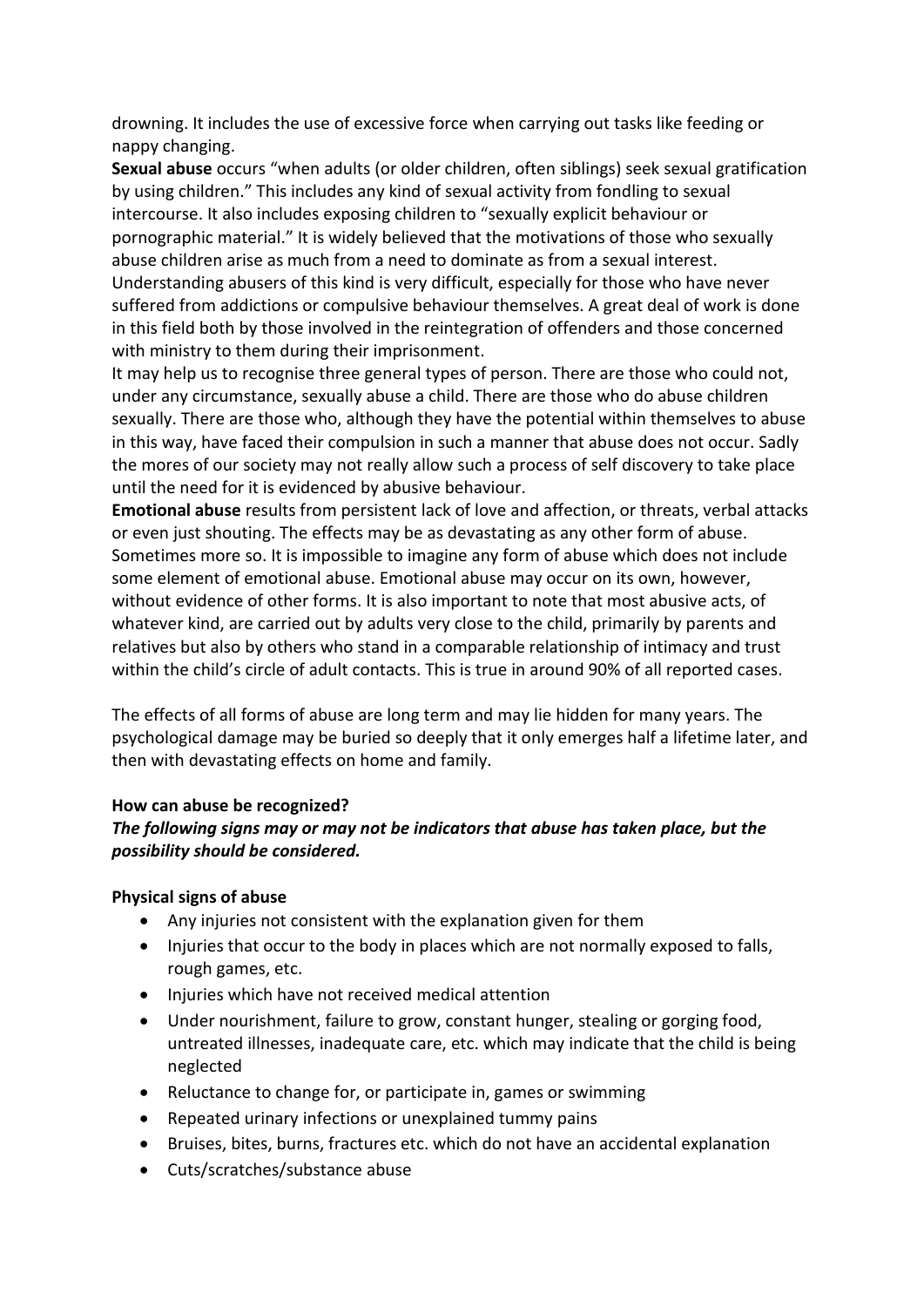#### **Indicators of possible sexual abuse**

- Any allegations made by a child concerning sexual abuse
- Child with excessive preoccupation with sexual matters and detailed knowledge of adult sexual behaviour, or who regularly engages in age-inappropriate sexual play
- Sexual activity through words, play or drawing
- Child who is sexually provocative or seductive with adults
- Inappropriate bed-sharing arrangements at home
- Severe sleep disturbances with fears, phobias, vivid dreams, or nightmares, sometimes with overt or veiled sexual connotations
- Eating disorders anorexia, bulimia

#### **Signs of emotional abuse**

- Changes or regression in mood or behaviour, particularly where a child withdraws or becomes clinging. Also, depression/aggression, extreme anxiety.
- Nervousness, frozen watchfulness
- Obsessions or phobias
- Sudden under-achievement or lack of concentration
- Inappropriate relationships with peers and/or adults
- Attention-seeking behaviour
- Persistent tiredness
- Running away/stealing/lying

#### **How to respond to a child wanting to talk about abuse**

Where a disclosure is made to a volunteer the matter should immediately be referred to the Project Leader or Projects Director of Open Door Exmouth.

It is not easy to give precise guidance, but the following may help:

#### **General points**

- Show acceptance of what the child says (however unlikely the story may sound) and reassure them that that have done the right thing in telling you
- Keep calm
- Listen carefully to what is being said
- Allow the child to continue at his/her own pace
- Tell the child you will need to let someone else know don't promise confidentiality – but it will only be disclosed to those who need to know about it
- Ask questions for clarification only, and at all times avoid asking leading questions
- Record in writing what was said as soon as possible, using the child's own words
- Even when a child has broken a rule, they are not to blame for the abuse
- Be aware that the child may have been threatened or bribed not to tell
- Never push for information. If the child decides not to tell you after all, then accept that and let them know that you are always ready to listen, but immediately report this conversation to the Project Leader or Projects Director of Open Door Exmouth.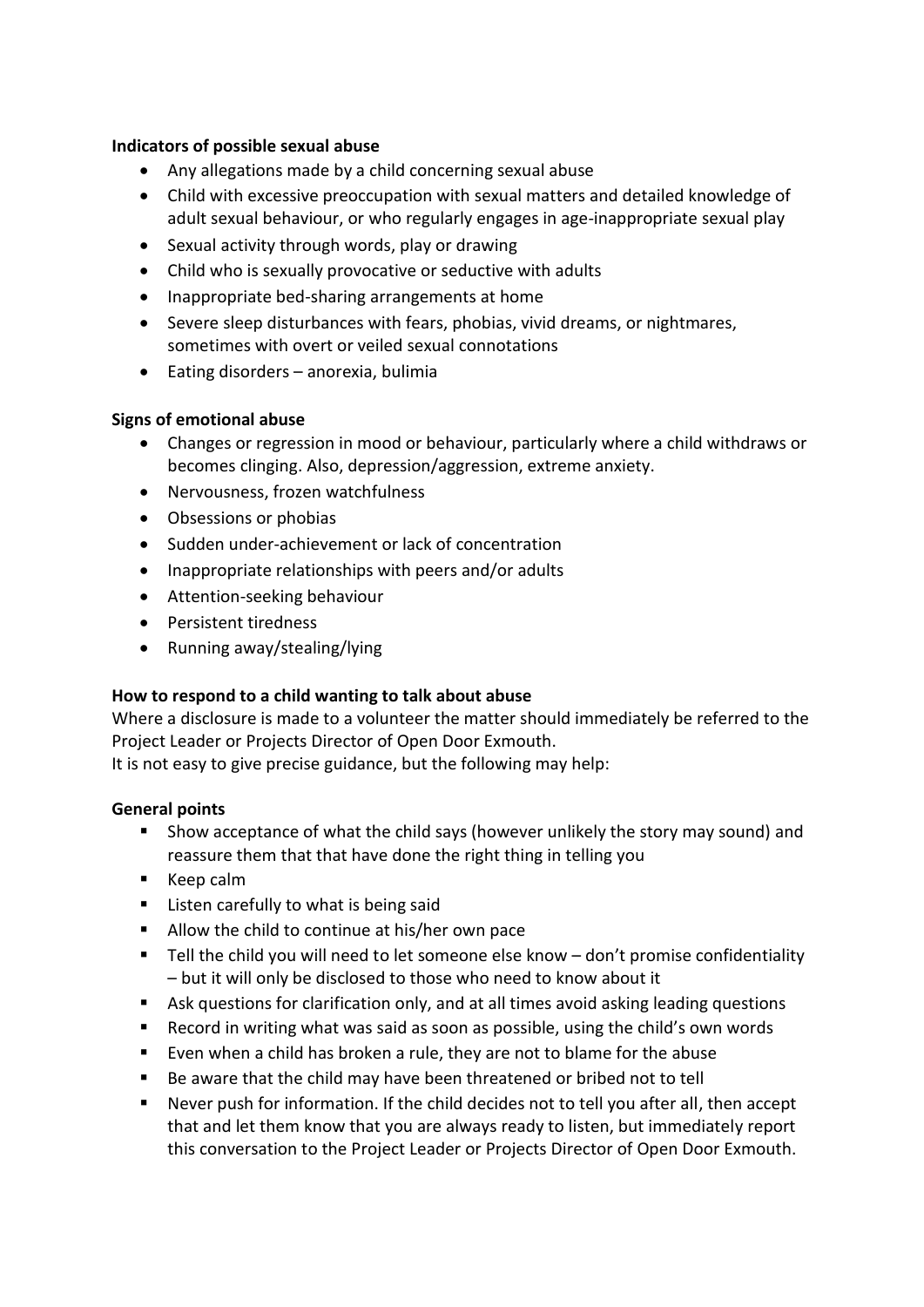#### **Helpful things to say**

- I believe you (or showing acceptance of what the child says),
- Thank you for telling me
- **■** It's not your fault
- I will help you

#### **Don't say**

- Why didn't you tell anyone before?
- I can't believe it!
- Are you sure this is true?
- Why? How? When? Who? Where?
- Never make false promises
- Never make statements such as "I am shocked, don't tell anyone else"

#### **Concluding**

- Again reassure the child that they were right to tell you and show acceptance
- Let the child know what you are going to do next and who you will share the information with

#### **What to do next**

When a child confides a story of abuse, that child has already suffered much, not only from the abuse but from fighting through the taboos and fears and the need for secrecy which may well have been instilled by the abuser. Therefore the way in which the allegation is received at the initial stages is very important.

After such an interview the child may well need reassurance and may want to be in frequent contact with you, or with whoever received the allegation. Be available but make sure that someone else knows of any contact that follows as it occurs. It is not our role to check the veracity of an allegation of this nature. That is the task of the Social Services or the Police.

As well as being told by a child, an allegation of abuse may be made in a variety of ways and from different sources. It may come from another child who is concerned. A member of the child's family may share their fears and suspicions with you. A colleague of the suspect may express concern. However it reaches you the person making the allegation deserves the same consideration as if the abuse were directed at them personally. Unless the allegation is malicious (which may happen) the person making it is likely to be doing so at great cost to them. If the allegation is spurious you will have lost nothing by showing proper concern. If it turns out to be true you will have helped the process of detection.

#### **Follow this procedure:**

- 1. It is important that children are protected from abuse. All complaints, allegations or suspicions must be taken seriously.
- 2. Promises of confidentiality should not be given as this may conflict with the need to ensure the safety and welfare of the child.
- 3. If the complainant is a child, questions should be kept to the minimum necessary to understand what is being alleged and leading questions should be avoided. The use of leading questions can cause problems for the subsequent investigation and any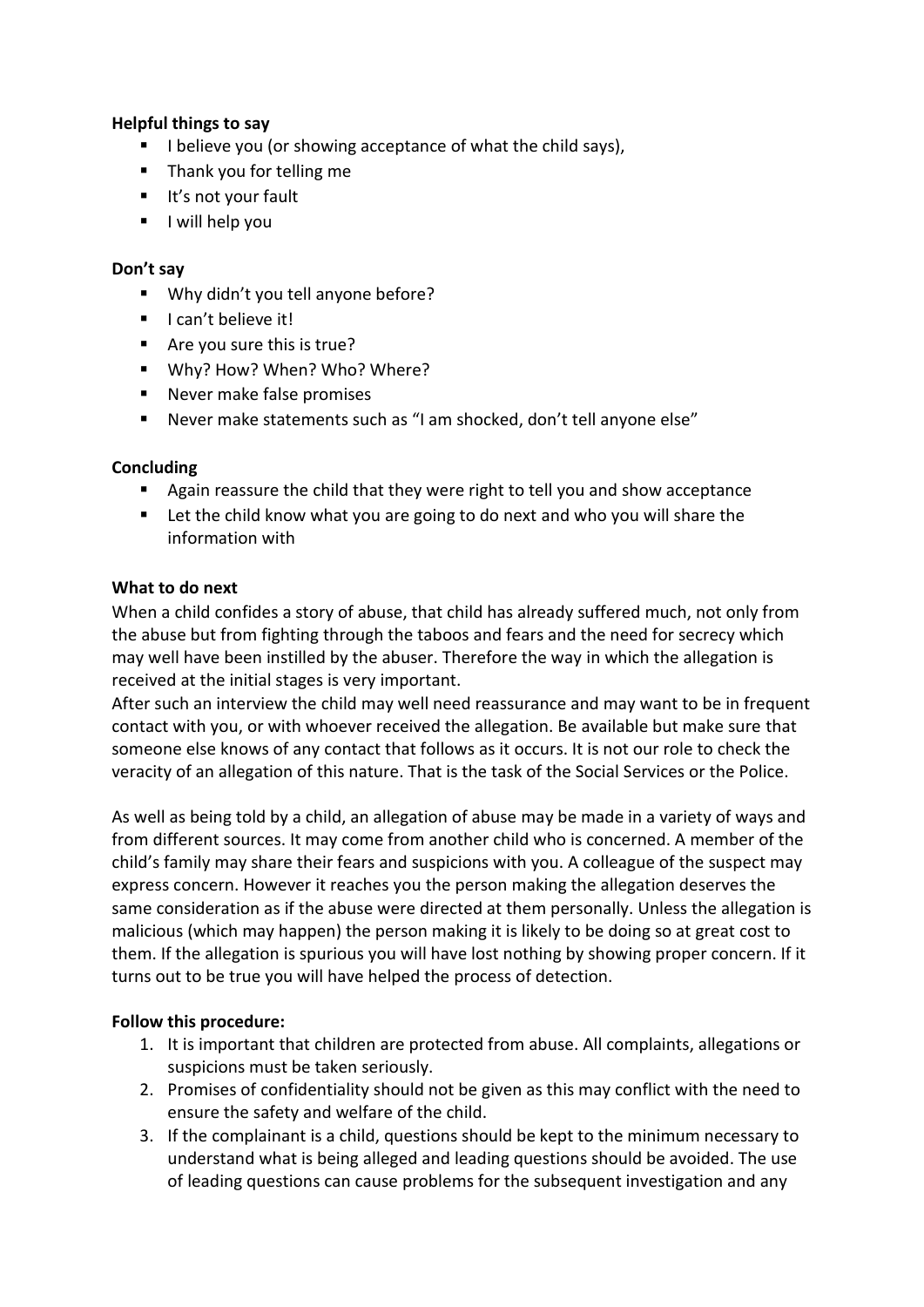court proceedings.

- 4. A volunteer must at the earliest possible opportunity inform the Project Leader of that session or Projects Director, making sure that what is said is confidential and cannot be overheard by anyone else.
- 5. Whoever receives the allegation of abuse must complete a Safeguarding Recording Form (Appendix) as soon as possible (preferably within an hour of being told), writing down exactly what the child said and what you said in reply to the child. Safeguarding Reporting Forms are available from your Project Leader or any other member of staff. Describe the circumstances of the disclosure (e.g. the nature of the alleged abuse, description of activity, any observed injuries), and record the date and time of the event as well as the time when you made the record. Record as many details as you can on the form but do not make up or guess any information that you do not know, leave these sections blank. These notes may be required in any prosecution.
- 6. The written report must be handed to the Project Leader or Projects Director as soon as it has been written.
- 7. The Project Leader must contact the Projects Director by phone at the earliest possible time and pass on the written report as soon as practicable.
- 8. The Projects Director and Open Door Safeguarding Officer will consider whether or not it is safe for the child to return home to a potentially abusive situation. On rare occasions it may be necessary to take immediate action to contact Social Services and/or Police to discuss putting into effect safety measures for the child so that they do not return home.
- 9. In any event the Open Door Safeguarding Officer will pass the report on to MASH. It is not the duty of any staff member, volunteer or the Open Door Safeguarding Officer to investigate any allegation of abuse or suspected abuse. That investigation is the responsibility of Social Services under the Children Act 1989.
- 10. All members of staff and volunteers must be aware of the strict duty of confidentiality and any information concerning abuse or suspected abuse must not be shared with any person or organization other than MASH and/or the Police.

## **3. Safeguarding vulnerable adults**

Open Door Exmouth has a moral and legal duty to ensure that it functions with a view to safeguarding and promoting the welfare of vulnerable adults. We are committed to fulfilling the requirements of the relevant legislation aimed at the protection of vulnerable adults.

Open Door Exmouth recognizes that adults can be harmed because they are vulnerable for various reasons whether permanently or on a temporary basis and this abuse can take place in their own homes, in residential care, at work or in activities including those provided by Open Door Exmouth. Some adults, who do not see themselves as 'vulnerable' under this definition, may still find themselves exploited, bullied or abused. The safeguarding of adults when harm occurs is the responsibility of everyone. Awareness of the ways people can suffer harm enables us to be vigilant during the activities of Open Door Exmouth.

There is a particular responsibility for staff members and volunteers working for Open Door Exmouth to ensure that all people are treated with respect and that any complaints are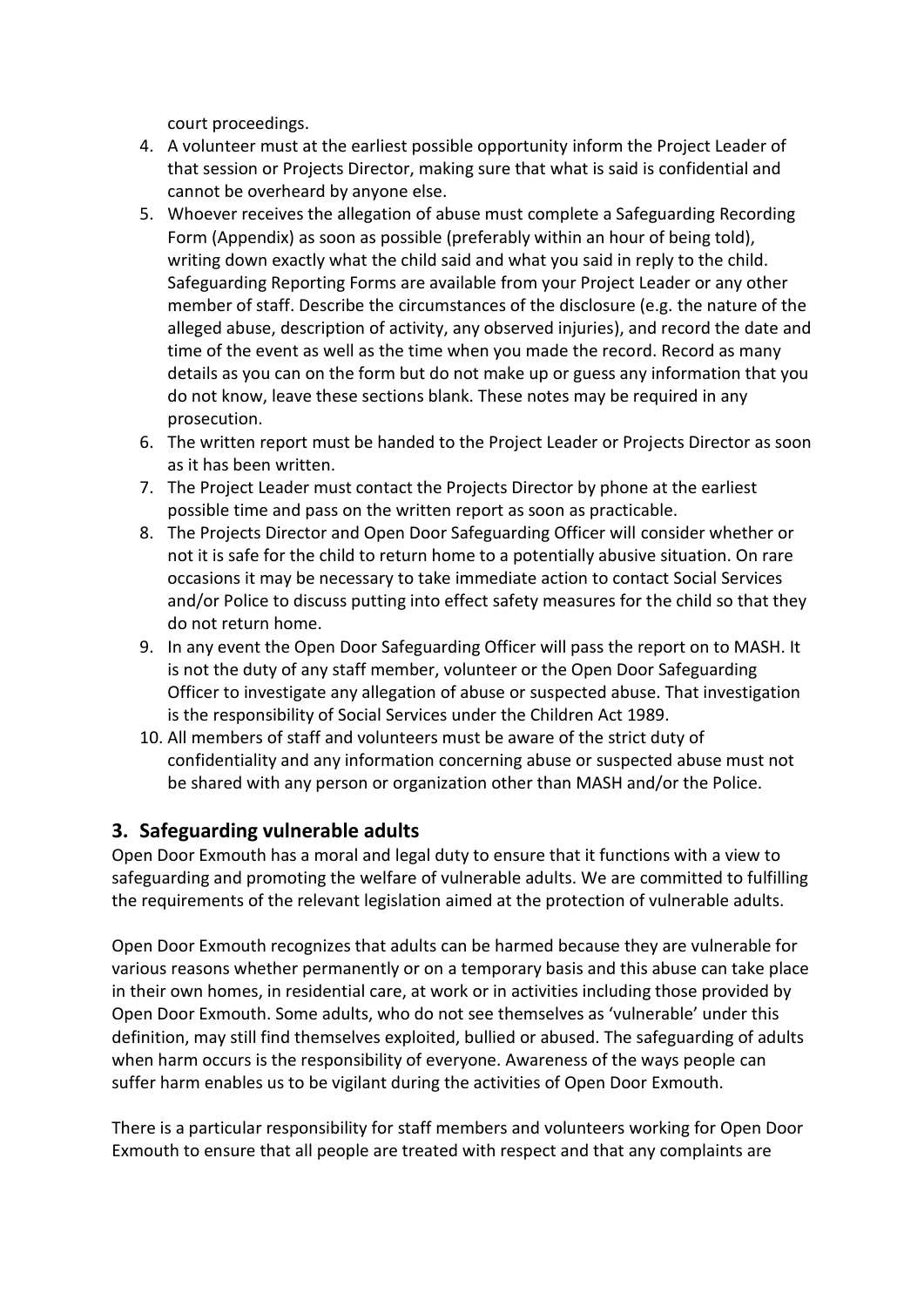dealt with promptly and fairly. Safeguarding adults is based on sound pastoral care and good practice.

Open Door Exmouth aims to enhance wellbeing by: listening to service users and, when possible and within project boundaries, responding appropriately to their needs and requests; creating a positive partnership through the use of good communication and active listening skills; and by enhancing self belief and worth by encouraging, enabling and supporting service users.

To help us focus on those people for whom Open Door Exmouth should have a particular care, a recognized definition of vulnerability is:

*Any adult aged 18, or over, who, by reason of mental, or other disability, age, illness, or other situation is permanently, or for the time being unable to take care of him or herself, or to protect him, or herself against significant harm, or exploitation.* 

Mistreatment is further defined in as '*a violation of an individual's human and civil rights by any other person, or persons*'.

The term covers abuse, bullying and harassment. Harm is what results from mistreatment and abuse.

#### **Who might harm adults?**

Adults may be abused by a wide range of people including relatives and family members, professional staff, paid care workers, volunteers, other service users, neighbours, friends and associates, people who deliberately exploit vulnerable people and strangers.

It is a matter of particular concern when someone in a position of power or authority uses his or her position to dominate or harm a vulnerable adult. Open Door Exmouth has a responsibility to all vulnerable adults who have been abused and may also have responsibilities in relation to some perpetrators of abuse.

Depending on the context of the abuse a different kind of response may be appropriate. This may necessitate involving external agencies.

#### **How might harm to adults happen?**

Abuse of adults may occur on a single occasion or on multiple occasions. Those adults who are particularly vulnerable due to their circumstances (especially those within residential or institutional care settings) may benefit from additional safeguards that assist to prevent the potential for abuse.

Patterns of abuse and abusing vary and reflect very different dynamics. These include:

- serial abusing in which the perpetrator seeks out and 'grooms' vulnerable individuals. Sexual abuse usually falls into this pattern as do some forms of financial abuse.
- long term abuse in the context of an ongoing family relationship such as domestic violence between spouses or generations.
- opportunistic abuse such as theft occurring because money has been left around.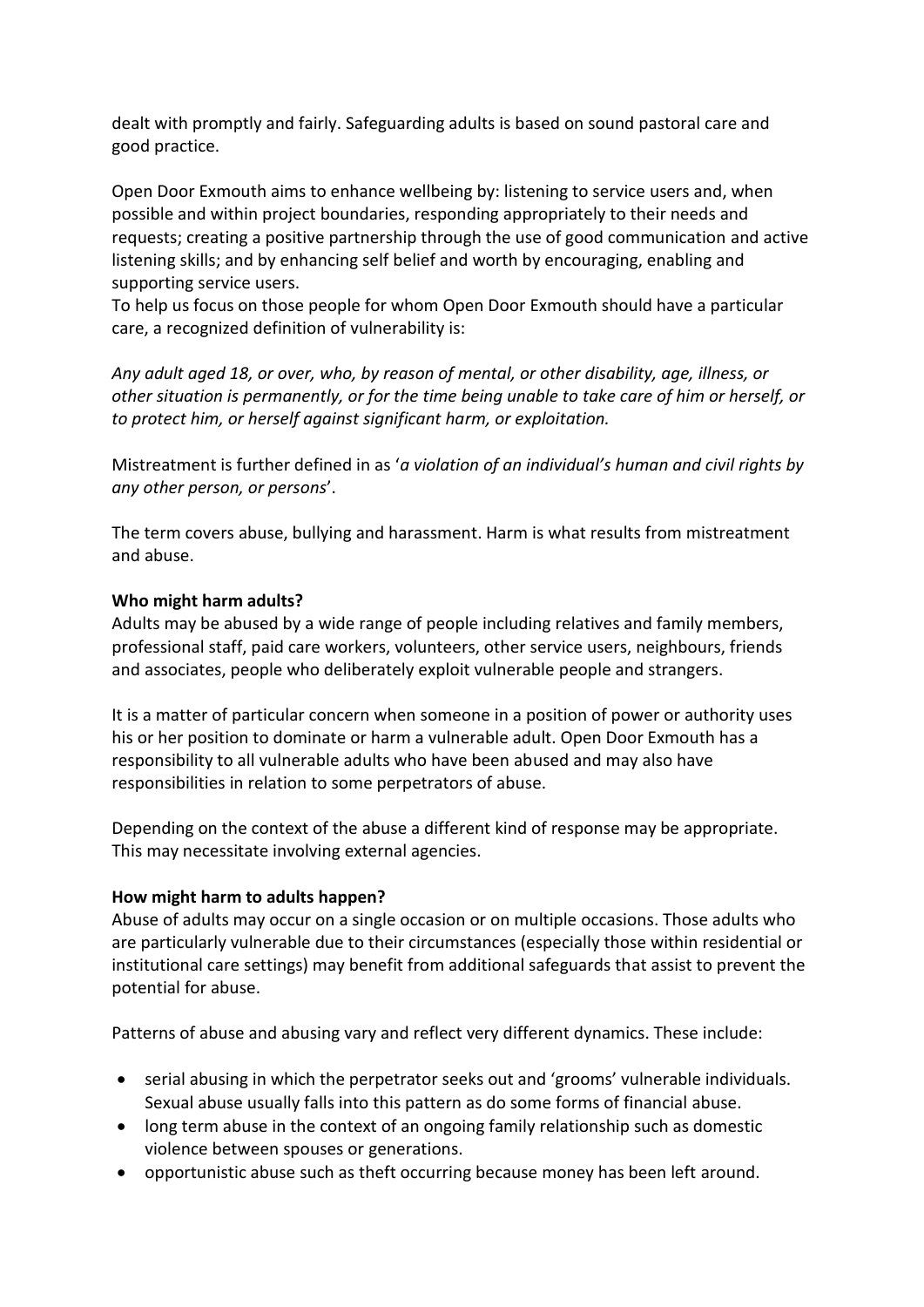- situational abuse which arises because pressures have built up and/or because of difficult or challenging behaviour.
- neglect of a person's needs because those around him or her are not able to be responsible for their care, for example if the carer has difficulties attributable to such issues as debt, alcohol or mental health problems.
- institutional abuse which features poor care standards, lack of positive responses to complex needs, rigid routines, inadequate staffing, and an insufficient knowledge base within the service.
- unacceptable 'treatments' or programmes which include sanctions or punishment such as withholding of food and drink, seclusion, unnecessary and unauthorised use of control and restraint or over-medication;
- failure of agencies to ensure staff receive appropriate guidance on anti-racist and antidiscriminatory practice.
- failure to access key services such as health care, dentistry, prostheses.
- misappropriation of benefits and/or use of the person's money by other members of the household.
- fraud or intimidation in connection with wills, property or other assets.

#### **What is abuse of adults?**

Abuse may consist of a single act or repeated acts. It may be physical, verbal or psychological, it may be an act of neglect or an omission to act, or it may occur when a vulnerable person is persuaded to enter into a financial or sexual transaction to which he or she has not consented or cannot consent. Abuse can occur in any relationship and may result in significant harm to, or exploitation of, the person subjected to it. The following are taken from 'No Secrets':

**Physical Abuse** may include hitting, slapping, pushing, kicking, misuse of medication, restraint, or inappropriate sanctions.

**Sexual Abuse** may include rape and sexual assault or sexual acts to which the vulnerable adult has not consented or could not consent or was pressured into consenting.

**Psychological Abuse** may include emotional abuse, threats of harm or abandonment, deprivation of contact, humiliation, blaming, controlling, intimidation, coercion, harassment, verbal abuse, isolation or withdrawal from services or supportive networks.

**Financial/Material Abuse** may include theft, fraud, exploitation, pressure in connection with wills, property or inheritance or financial transactions, or the misuse or misappropriation of property, possessions or benefits.

**Neglect (and acts of omission)** may include ignoring medical or physical care needs, failure to provide access to appropriate health, social care or educational services, the withholding of the necessities of life, such as medication, adequate nutrition and heating.

**Discriminatory Abuse** may include racist, sexist, that based on a person's disability, and other forms of harassment, slurs or similar treatment.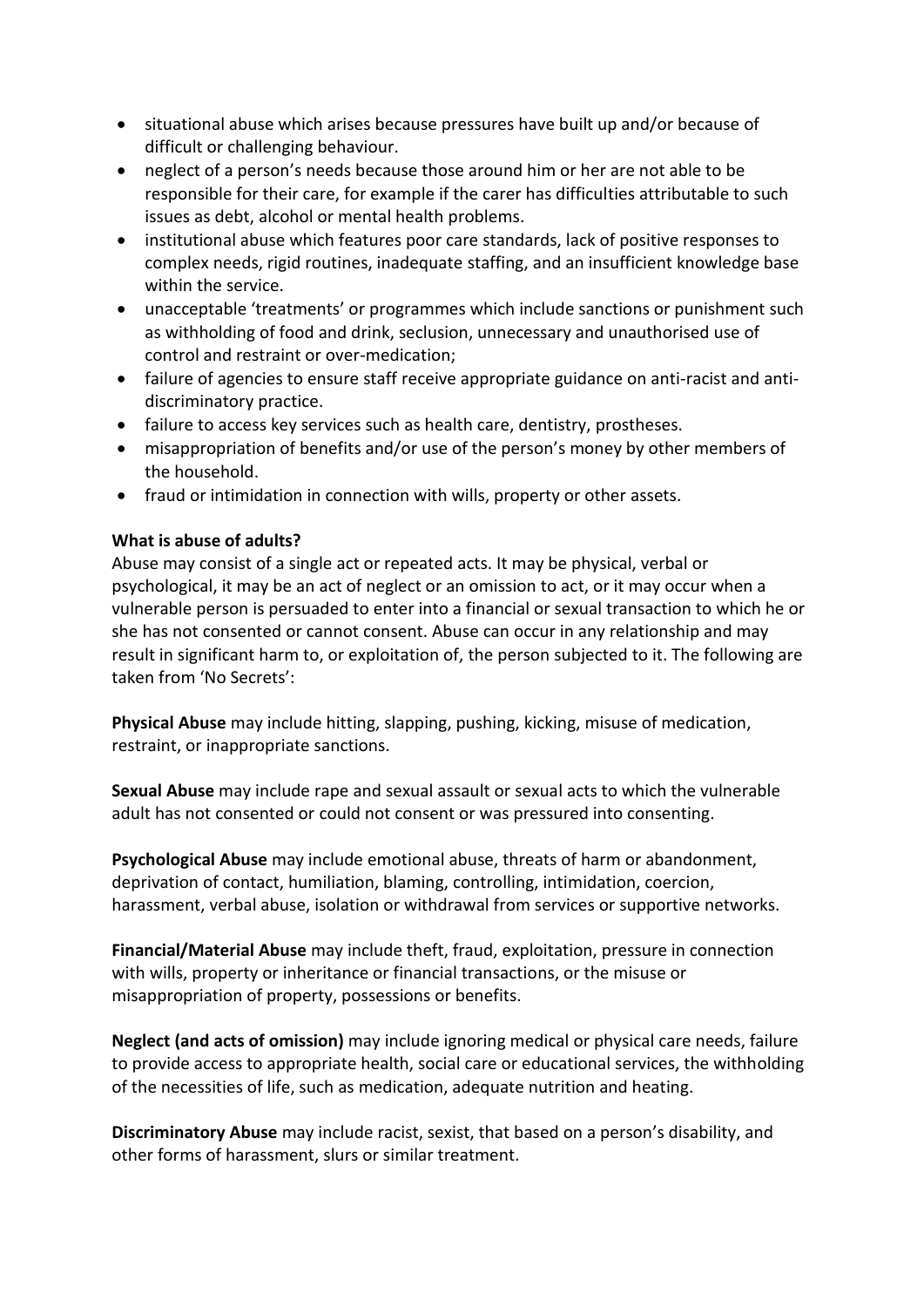**Institutional/Organised Abuse** may occur where there is poor professional practice in a setting. This may take the form of isolated incidents of poor or unsatisfactory professional practice, at one end of the spectrum, through to pervasive ill treatment or gross misconduct at the other. Repeated instances of poor care may be an indication of more serious problems.

**Spiritual Abuse** may occur when inappropriate expectations are imposed upon adults. It may involve conveying to them the dire consequences of sinfulness so causing them to accept what someone is preaching /teaching /saying through bullying and causing them to be fearful. Spiritual abuse may occur as a form of bullying, exploitation of emotions, manipulation of frail minds and a corruption of the Gospel message.

#### **How can abuse of adults be recognized?**

It may not always be obvious that an adult is being subjected to mistreatment or abuse and it may not be appropriate to question them at the time. However, there may be general indicators that something is amiss and that the adult is unhappy about their situation. Marked change in their behaviour or disclosure of concerns should be discussed with the Projects Director or Safeguarding Officer.

Some general indicators that may be noticed about the vulnerable person:

- covering up or rationalising, injuries or demeaning behaviours towards them
- confusion and / or denial that anything is amiss despite marked deterioration
- withdrawal from things that they normally engage with or do
- not being allowed to speak for themselves, or see others without permission
- flirtatious, precocious, or expressive sexual behaviour out of character
- indications of unusual confinement e.g. closed off in a room

Behaviours that may be observed about the partner, carer, or family member or the person close to the adult at risk include:

- getting the vulnerable person to pay for their (i.e., partner's) shopping/petrol/ tickets
- taking advantage of their naivety or trust
- attitudes of indifference or anger towards the vulnerable person
- blaming or chastising them e.g., that soiling themselves was deliberate
- aggressive or harsh behaviour (threats, insults, harassment)
- inappropriate display of affection or care
- social isolation or restriction of activity
- obvious absence of assistance or attendance

#### **What to do next**

Follow this procedure:

- 1. A volunteer must at the earliest possible opportunity inform the Project Leader of that session or Projects Director, making sure that what is said is confidential and cannot be overheard by anyone else. Remember to have regard for your own safety. Leave the situation if it is not safe for you.
- 2. Whoever receives the allegation of abuse must complete a Safeguarding Recording Form (Appendix) as soon as possible (preferably within an hour of being told), writing down exactly what the adult said and what you said in reply to the adult.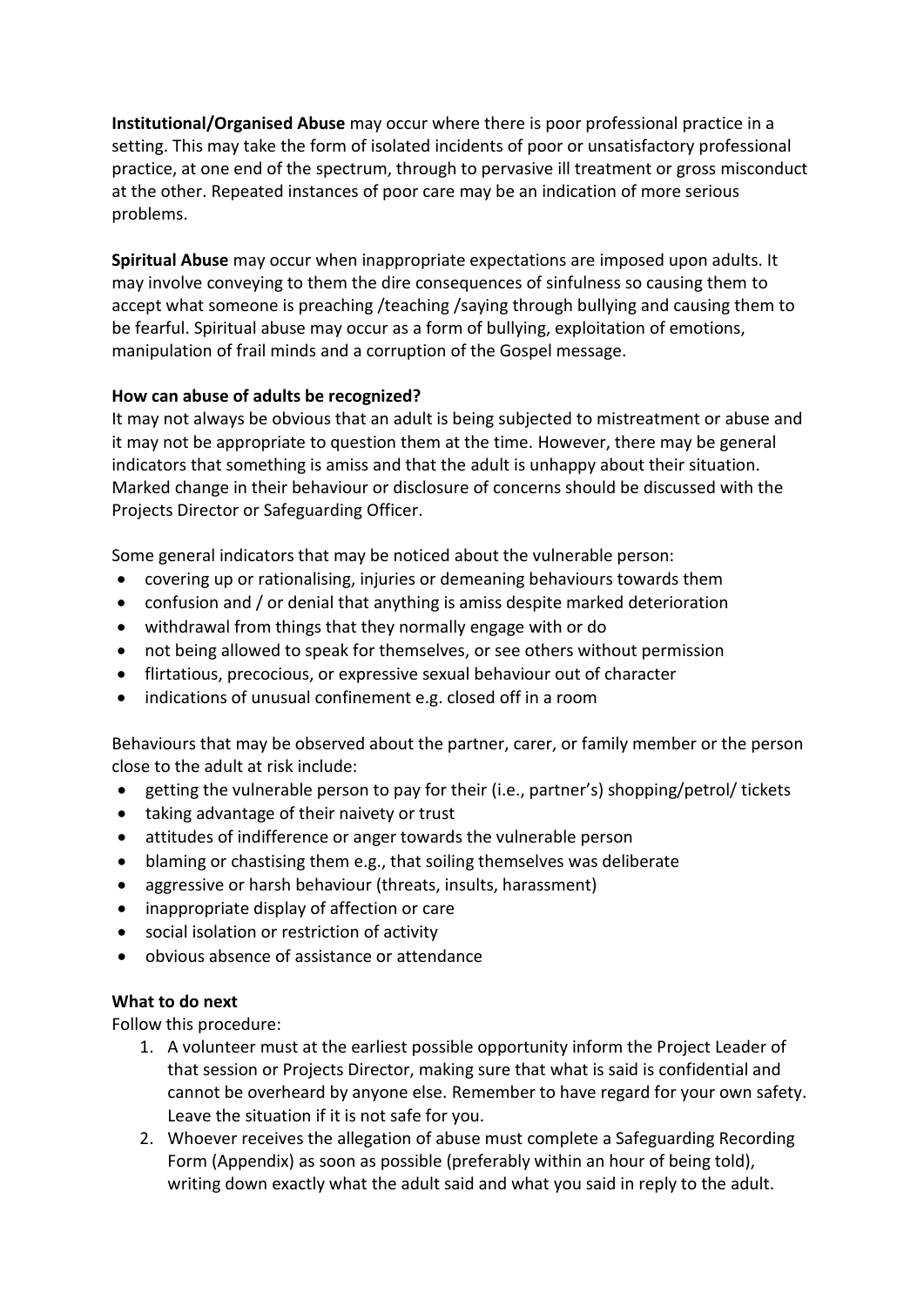Safeguarding Recording Forms can be obtained from any member of staff. Describe the circumstances of the disclosure (e.g., description of activity), and record the date and time of the event as well as the time when you made the record. Record as many details as you can on the form but do not make up or guess any information that you do not know, leave these sections blank. These notes may be required in any prosecution.

- 3. The written report must be handed to the Project Leader or Projects Director as soon as it has been written.
- 4. The Project Leader must contact the Projects Director by phone at the earliest possible time and pass on the written report as soon as practicable.
- 5. The Open Door Projects Director and Safeguarding Officer will consider what further action Open Door Exmouth can take. On rare occasions it may be necessary to take immediate action to contact Social Services and/or Police to discuss putting into effect safety measures for the adult so that they do not suffer further abuse.
- 6. In any event the Open Door Safeguarding Officer will pass the report on to Care Direct. It is not the duty of the Open Door Projects Director, or any staff member, volunteer, or the Open Door Safeguarding Officer to investigate any allegation of abuse or suspected abuse. That investigation is the responsibility of Devon County Council Social Services.
- 7. If concerns relate more generally to the individual's well being, help and advice should be sought from the Project Leader, Projects Director or Open Door Safeguarding Officer.
- 8. All members of staff and volunteers must be aware of the strict duty of confidentiality and any information concerning abuse or suspected abuse.

## **4. Use of photographic/video equipment**

When taking and using photographs and videos of children and vulnerable adults, the following guidelines should be adhered to:

- Avoid using the person's names (first or surname) in photograph captions. If the person is named in an article or online, avoid using his or her photograph. If the person is in the photograph, avoid using his or her name in the article or online.
- Always seek permission from the person in the photograph/video. For children, use a parental permission form to obtain consent as well as seeking permission from the child.
- Only use images of people in suitable dress to reduce the risk of inappropriate use. Some activities – swimming, drama, gymnastics and athletics for example – present a much greater risk of potential misuse.
- These guidelines will be passed on to professional photographers and the press if they are invited to an event, making clear the organisation's expectations of them in relation to safeguarding. Photographers will not be granted unsupervised access to children or vulnerable adults and no photography sessions will be arranged for outside the project / event, or at a person's home.

## **5. Confidentiality**

Safeguarding raises issues of confidentiality which should be clearly understood by all.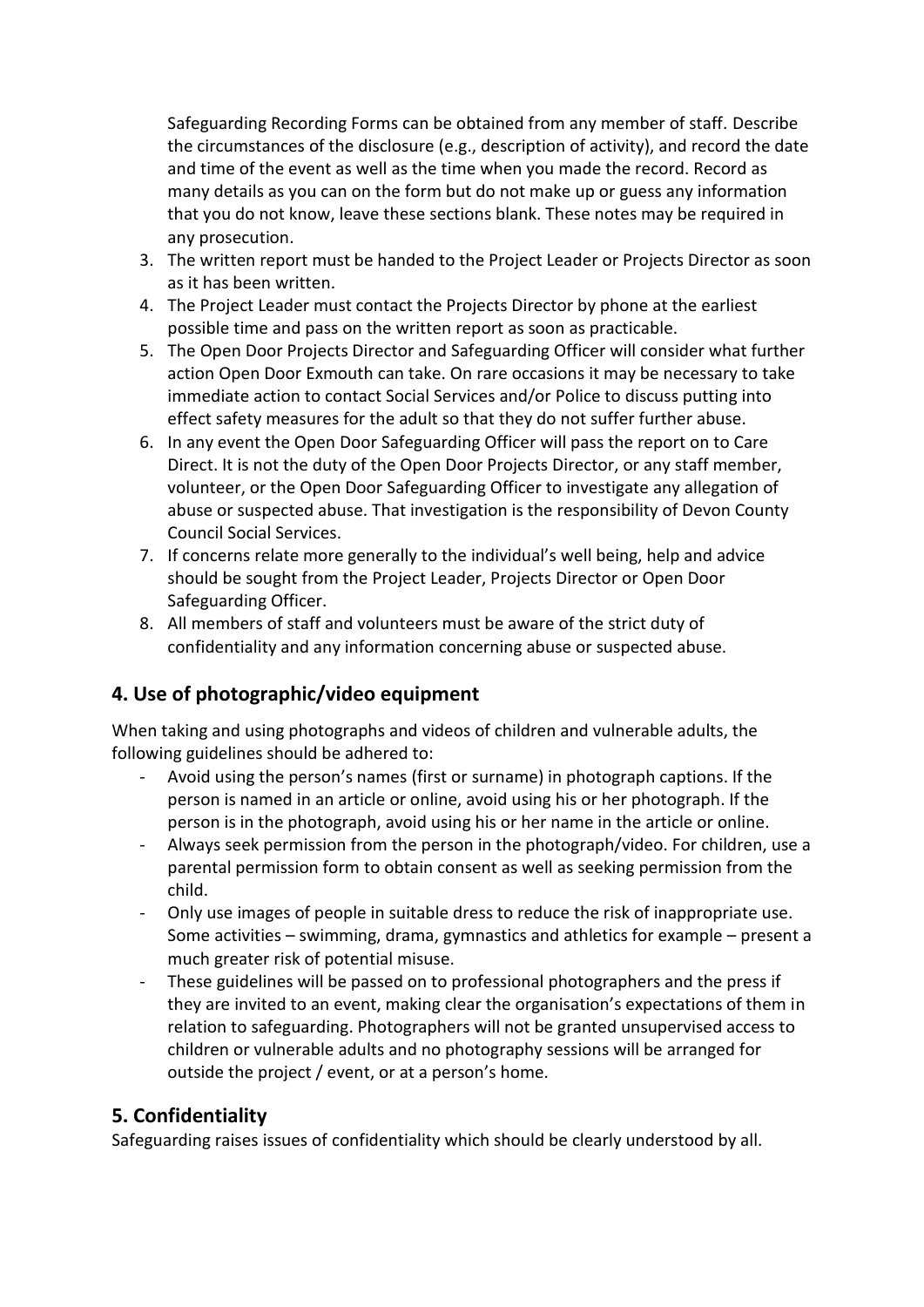- Staff and volunteers have a professional responsibility to share relevant information about the protection of children with other agencies, particularly investigative agencies.
- Clear boundaries of confidentiality will be communicated to all. All personal information regarding a child will be kept confidential except when it is suspected that they are the victim of abuse.
- If a child confides in a member of staff or volunteer and requests that the information is kept secret, it is important that the member of staff tells the child sensitively that he or she has a responsibility to refer cases of alleged abuse to the appropriate agencies for their own sake.
- Within that context, however, the child should be assured that the matter will be disclosed only to people who need to know about it.
- If a vulnerable adult expresses a wish for concerns not to be pursued then this should be respected wherever possible. However, decisions about whether to respect their wishes must have regard to the level of risk to the individual and others, and their capacity to understand the decision in question. In some circumstances their wishes may be overridden in favour of consideration of safety. Decisions should be made following discussion with the appropriate line manager.

For Open Door Exmouth's full Confidentiality policy, see page 16.

## **6. Crisis Protocol for working with Vulnerable Children and Adults**

Through Open Door Exmouth we provide some level of support for vulnerable children and adults. Situations may occasionally arise where service users are experiencing a crisis and need additional support or information **during work hours.** 

Although Open Door Exmouth does not undertake to provide one-to-one crisis support and is not an on-call service, nevertheless it has a duty of care to its clients, staff and volunteers and must be seen to be acting responsibly, appropriately and with integrity.

Depending upon the nature of the crisis, different actions and/or information may be appropriate.

#### **IN THE EVENT THAT THE SERVICE USER IS ACTING IRRATIONALLY AND/OR THREATENING VIOLENCE AGAINST SELF OR OTHERS, PRIORITY SHOULD BE GIVEN TO ENSURING THE SAFETY OF YOURSELF AND ALL OTHERS PRESENT.**

#### **IF AT ANY TIME YOU FEEL THERE IS AN IMMEDIATE RISK OF THE SERVICE USER HARMING THEMSELVES OR OTHERS, DIAL 999 AND ASK FOR THE POLICE STRAIGHTAWAY.**

1. Encourage the service user to ring their GP or another person of their choice **if this is an appropriate action in the circumstances**. This may be a family member or their specified emergency contact. If there is a difficulty with them ringing their GP or other person, ask for permission to ring their preferred contact on their behalf.